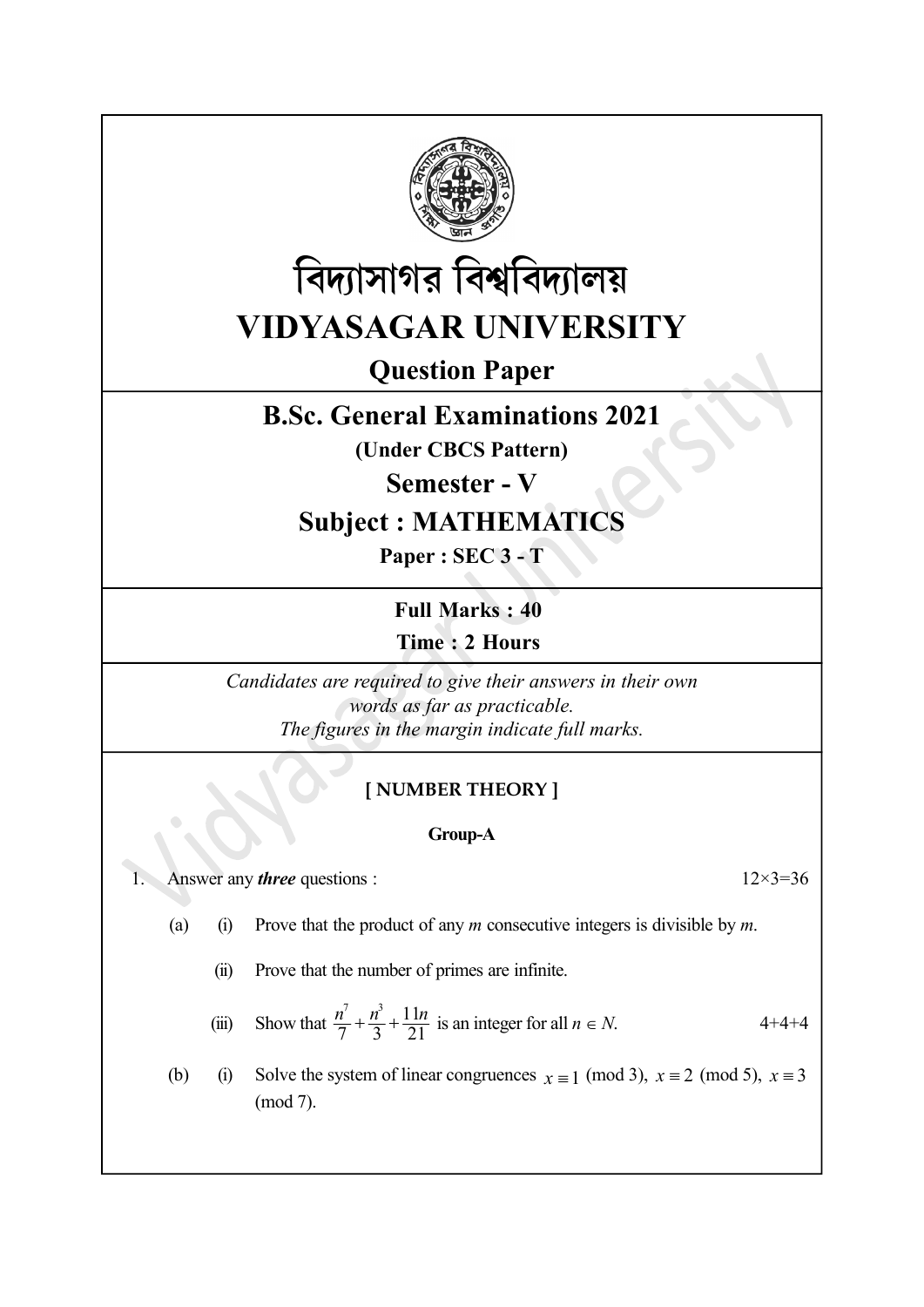|     | (ii)  | If <i>n</i> be a positive integer and <i>a</i> is prime to <i>n</i> , then $a^{\phi(n)} \equiv 1 \pmod{n}$ where                                                                                 |  |  |  |
|-----|-------|--------------------------------------------------------------------------------------------------------------------------------------------------------------------------------------------------|--|--|--|
|     |       | $\phi(n)$ denotes the Euler's phi-unction.                                                                                                                                                       |  |  |  |
|     | (iii) | Show that there are ininitely many primes of the form $4n - 1$ .<br>$4 + 4 + 4$                                                                                                                  |  |  |  |
| (c) | (i)   | State and prove the fundamental theorem of arithmatic.                                                                                                                                           |  |  |  |
|     | (ii)  | Show that $n^4 + 4^n$ is a composite number for all $n > 1$ , where $n \in N$ .<br>$8 + 4$                                                                                                       |  |  |  |
| (d) | (i)   | If a and b are integers, not both zero, then there exist integers $u$ and $v$ , such<br>that g.c.d $(a, b) = au + bv$ .                                                                          |  |  |  |
|     | (ii)  | Find the general solution in integers of the equation $7x + 11y = 1$ .                                                                                                                           |  |  |  |
|     | (iii) | Find the sum of all even positive divisors of 2700.<br>$4 + 4 + 4$                                                                                                                               |  |  |  |
| (e) | (i)   | Define Mobius function. Show also that this function is multiplicative.                                                                                                                          |  |  |  |
|     | (ii)  | If $n = p_1^{\alpha_1} p_2^{\alpha_2} \dots p_1^{\alpha_r}$ , where $p_1, p_2, \dots, p_r$ are distinct primes and $\alpha_1, \alpha_2, \dots, \alpha_r$<br>are postive integers, then show that |  |  |  |
|     |       | $\phi(n) = n\left(1-\frac{1}{p_1}\right)\left(1-\frac{1}{p_2}\right)\dots\left(1-\frac{1}{p_n}\right)$                                                                                           |  |  |  |
|     | (iii) | Show that g.c.d $(a, a+2)=1$ or 2 for every integer a.<br>$(2+4)+4+2$                                                                                                                            |  |  |  |
| (f) | (i)   | Define Dirichlet product of two arithmatical functions. Let                                                                                                                                      |  |  |  |
|     |       | $g(n) = 1$ , $f(n) = n, \forall n \cup N$ , then their dirichlet product is equal to sum of                                                                                                      |  |  |  |
|     |       | divisors of $n$ .                                                                                                                                                                                |  |  |  |
|     | (ii)  | If $2^n + 1$ is an odd prime for some integer <i>n</i> , prove that <i>n</i> is a power of <i>n</i> .                                                                                            |  |  |  |
|     | (iii) | The total number of positive divisors of a positive integer $n$ is odd if and only if<br>$n$ is a perfect square.<br>$(1+3)+4+4$                                                                 |  |  |  |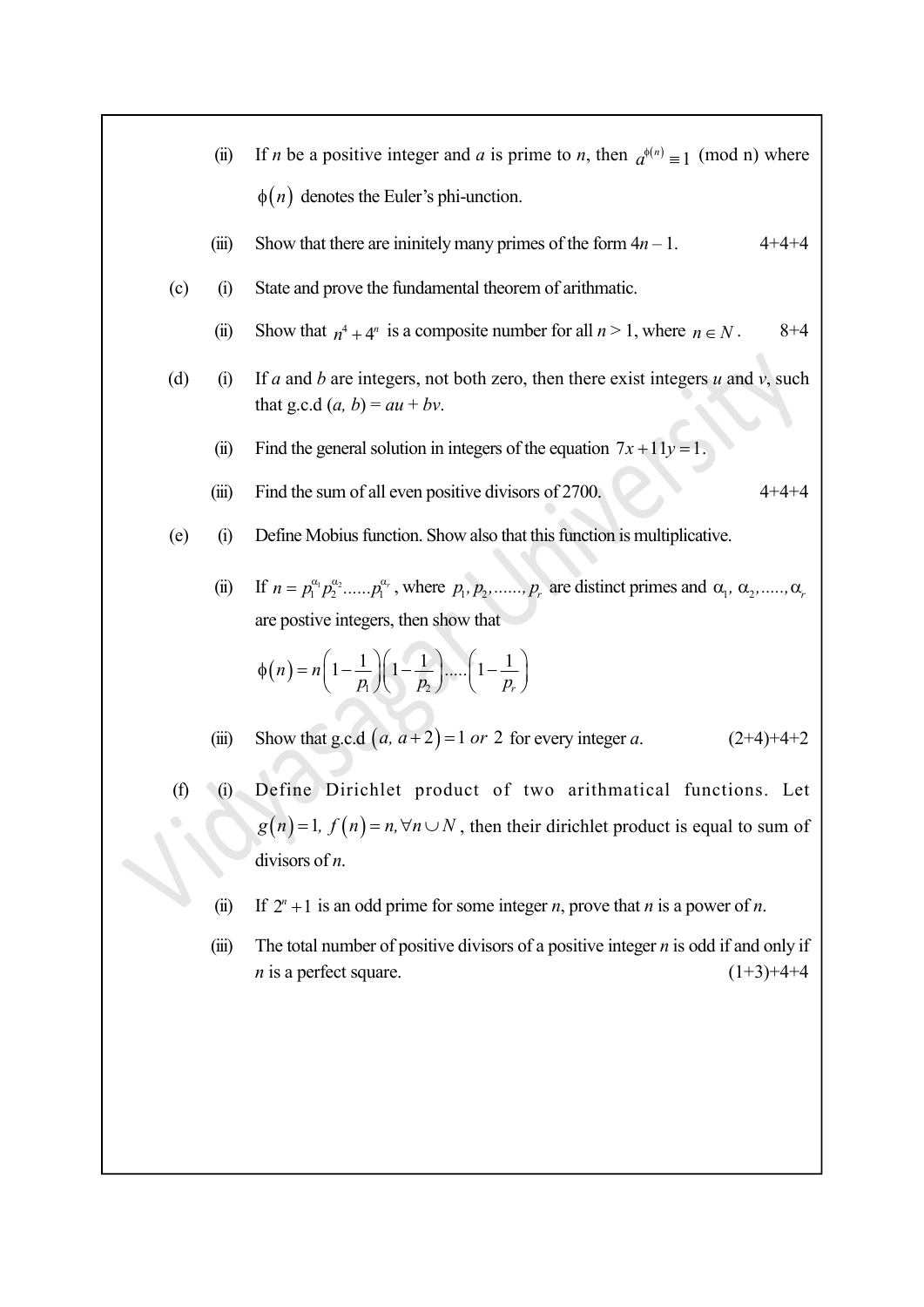## Group-B

- 2. Answer any *two* questions :  $2 \times 2 = 4$ 
	- (a) Find the number of zeros of the right end of the integer 140!
	- (b) If p be a prime number and  $p/ab$  then either  $p/a$  or  $p/b$ .
	- (c) Deine Fuler's phi-function ( $\phi$  function).
	- (d) Prove that for  $n > 3$ , the integers  $n, n + 2, n + 4$  cannot be all primes.

| Jicharaget Vrivers |  |  |
|--------------------|--|--|
|                    |  |  |

 $\sim$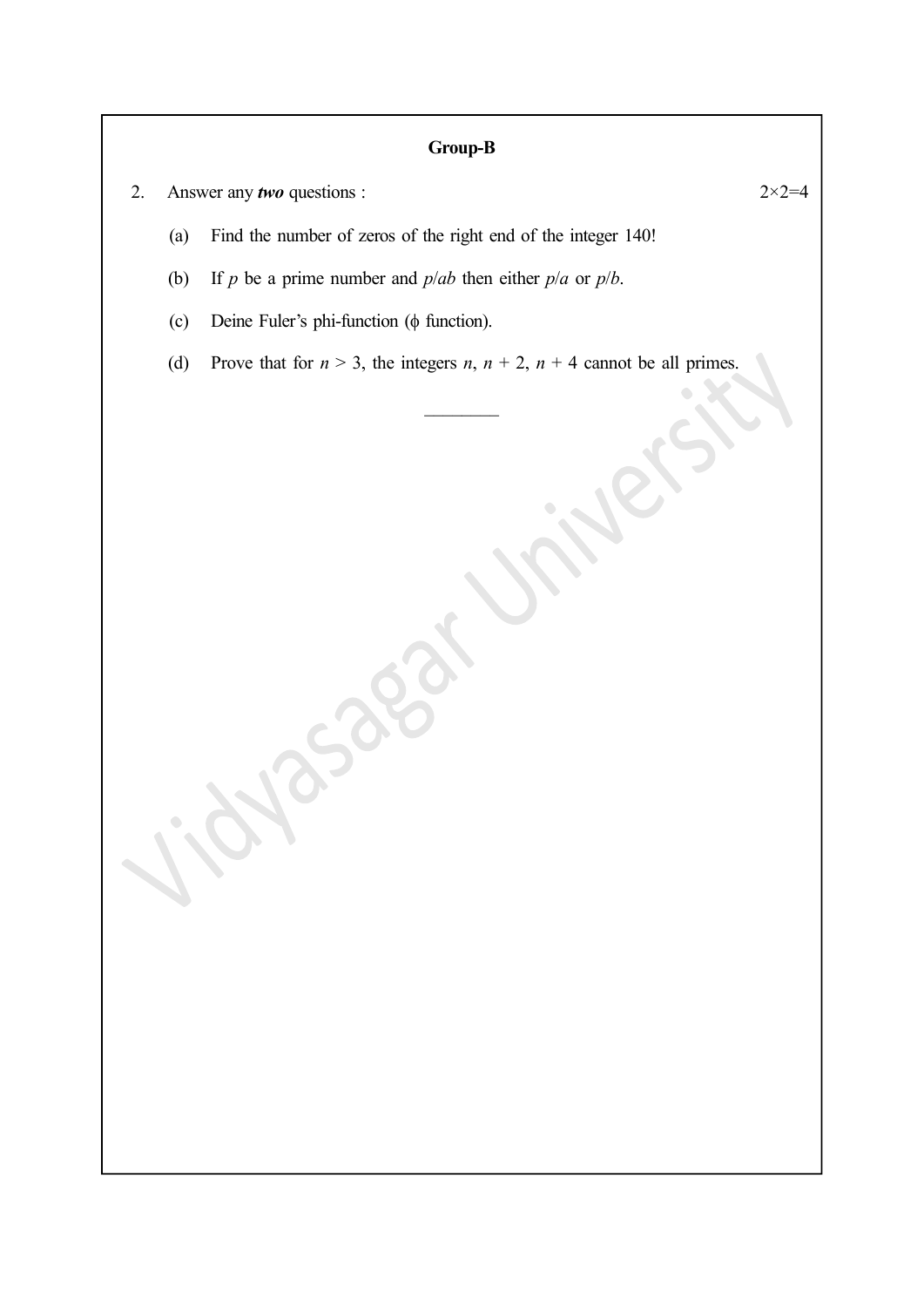#### OR

### [ BIO-MATHEMATICS ]

#### Group-A

1. Answer any *three* questions :  $12 \times 3 = 36$ 

- (a) Distinguish between continuous time and discrete term modal in ecology. Give examples of continuous and discrete time prey-predator models. Explain the stability analysis of any of them.
- (b) Describe economic model of harvesting of renewable resource. Explain in short economic overfishing.
- (c) Write the diference between food chain and food web with examples. Formulate a three specks ood chain continuous time model.
- (d) Explain the comment ''a small change in classical Lotka-Voltena model shows that there is no periodic orbit wich is a marked contrast to the classical Lotka-Volterra system.''
- (e) Explain any two types of biurcation with example.
- (f) The prodotor prey equations with additional deaths by DDT one

 $\frac{dx}{dt} = \beta_1 x - C_1 xy - p_1 x$ ,  $\frac{dy}{dt} = -\alpha_2 y + c_2 xy - p_2 y$ , where all parameters are positive constants  $x(t)$  denotes the prey population and  $Y(t)$  denotes the predator populations at any time. Explain the comment "a small change in classical Lotka-Voltena model shows that<br>there is no periodic orbit wich is a marked contrast to the classical Lotka-Volterra<br>system."<br>Explain any two types of biurcation with exampl odic orbit wich is a marked contrast to the classical Lotka-Volterra<br>
b types of biurcation with example.<br>
r prey equations with additional deaths by DDT one<br>  $v - px$ ,  $\frac{dy}{dt} = -\alpha_2 y + c_2 xy - p_2 y$ , where all parameters are po

(i) Find all the equillibrium points. (ii) What effect does the DDT have on the nonzero equillibrium populations compared with the case when there is no DDT? (iii) Show that the predator fraction of the total average prey predator population is given

by 
$$
f = \frac{1}{1 + \left(\frac{a_1(\alpha_2 + p_2)}{c_2(B_1 - p_1)}\right)}
$$

#### Group-B

2. Answer any *two* questions :  $2 \times 2 = 4$ 

- (a) What do you mean by mathematical modelling of ecological system.
- (b) Explain the term functional response.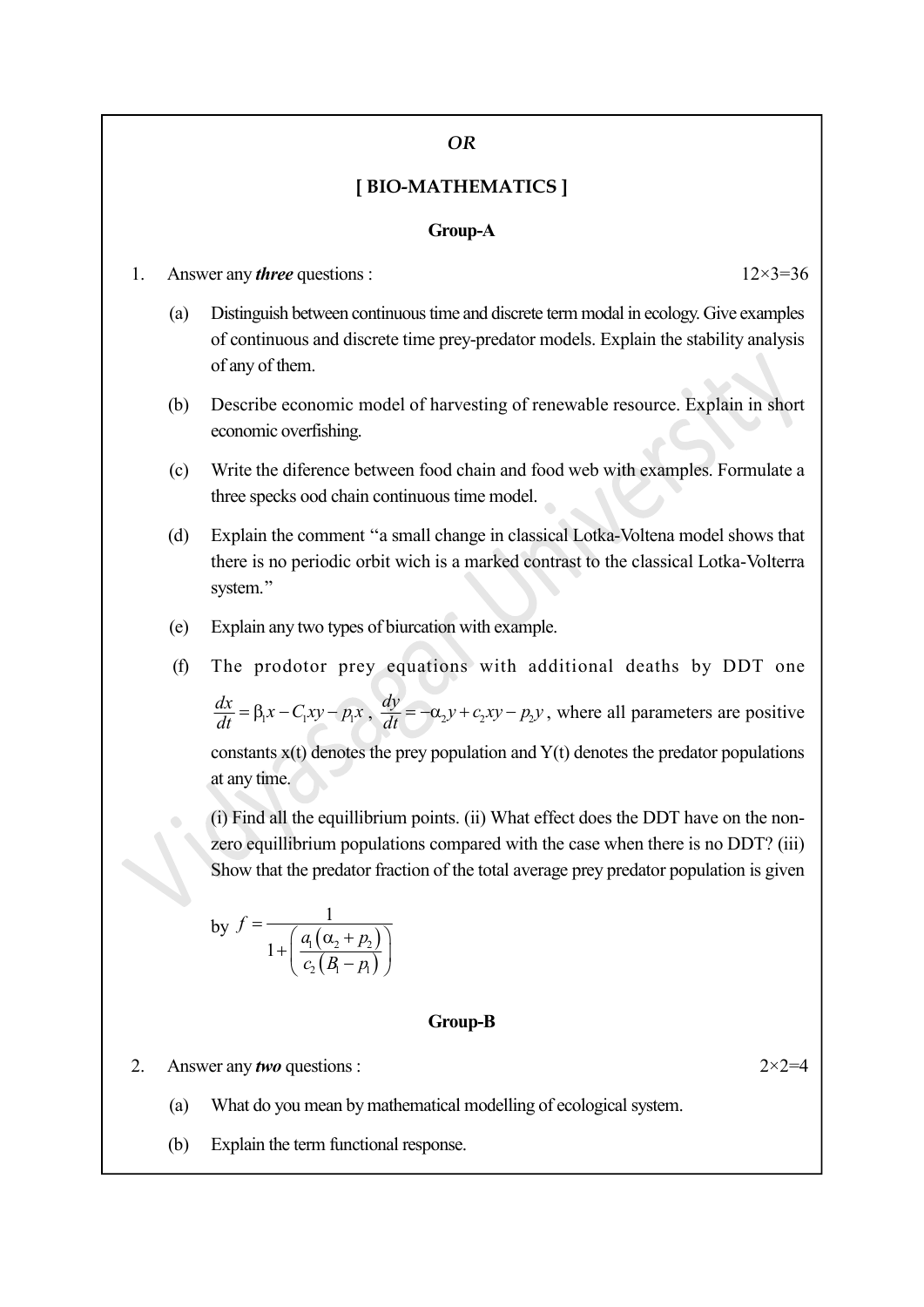- (c) What do you mean by bifuncation of a system?
- (d) Write in breif about Michaelis-Mentien Kinetics.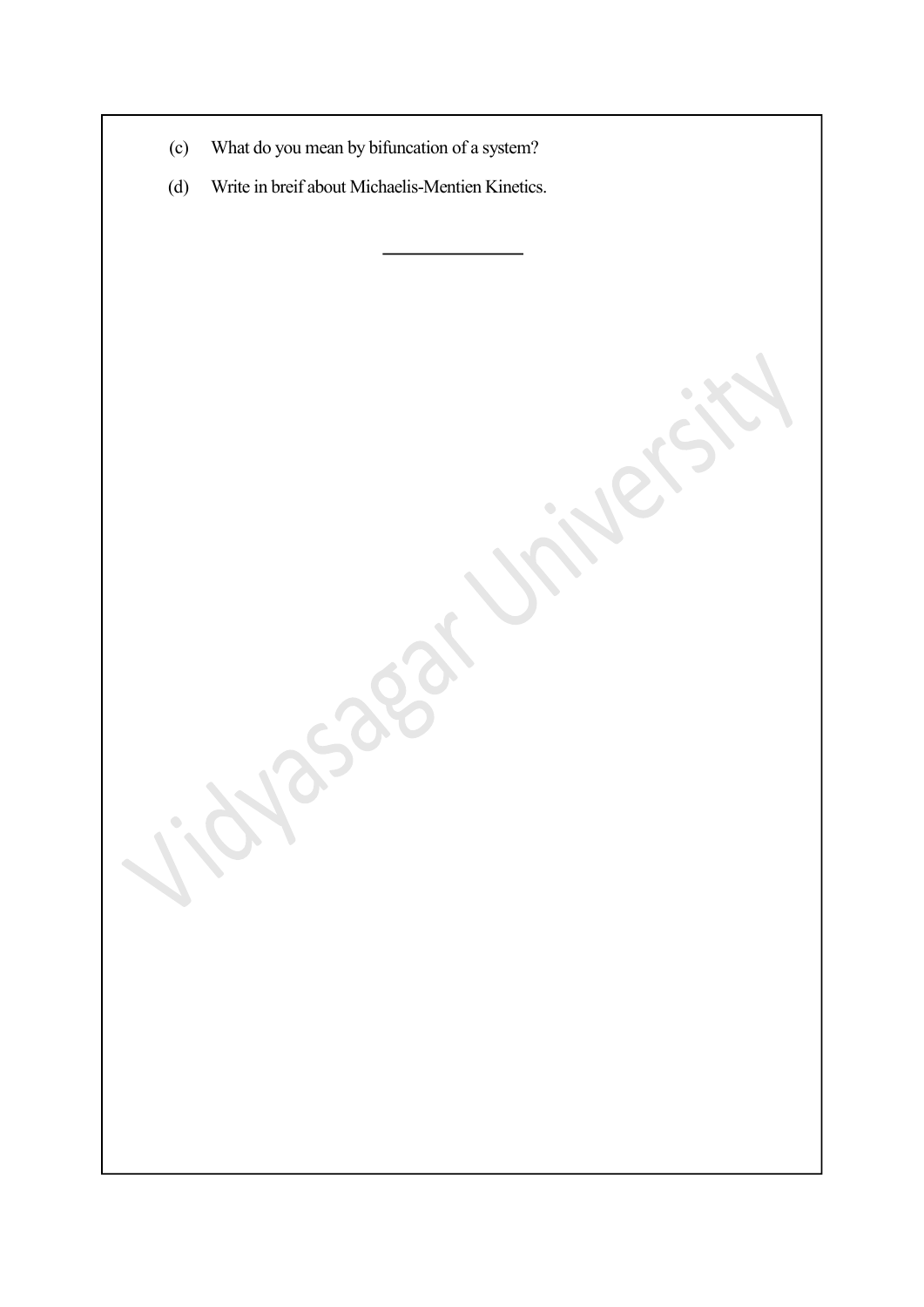#### OR

### [ MATHEMATICAL MODELLING ]

#### Group-A

- 1. Answer any *three* questions :  $12 \times 3 = 36$ 
	- (a) An 8-lb weight is placed upon the lower end of a coil spring suspended from the ceiling. The weight comes to rest in its equillibrium position, thereby stretching the spring 6 inch. The weight is then pulled down 3 inch below its equillibrium position and released at  $t = 0$  with an initial velocity of 1 ft/sec directed downward. Neglecting the resistence of the medium and assuming that no external forces are present, determine the (i) amplitude (ii) period and (iii) frequency of the resulting motion.
	- (b) A 16-lp weight is attached to the lower end of a coil spring suspended from the celling, the spring constant of the spring being 10 lb/ft. The weight comes to rest in its equillibrium position. Beginning at  $t = 0$  an external force given by  $F(t)=5$  cos 2t is applied to the system. Determine the resulting motion if the

damping force in pounds is numerically equal to  $2\frac{dx}{dt}$ , where  $\frac{dx}{dt}$  is the instertancous velocity in feet per second.

(c) The differential equation for the motion of a unit mass on a certain coil spring under the action of an external force of the form  $F(t)=30 \cos wt$  is

 $\frac{d^2x}{dt^2} + a\frac{dx}{dt} + 24x = 30\cos wt$ , where  $a \ge 0$  is the domping coefficient.

- (i) Graph the resonance curves of the system for  $a = 0, 2, 4, 6$  and  $4\sqrt{3}$ .
- (ii) If  $a = 4$ , find the resonance frequency and determine the amplitude of the steady-state vibration when the forcing function is in resonance with the system.
- (iii) Proceed as in port (ii) if  $a = 2$ .
- (d) A circult has m series an electromotive force by  $E=100\sin 40t$  V, a resistor of  $10\Omega$ and an inductor of 0.5H. If the initial current is 0, find the current at time  $t > 0$ . Also interpret the result graphically.
- (e) Consider the population of a country. Assume constent per capita birth and death rates and that the population follows an exponential growth (or decay) process.